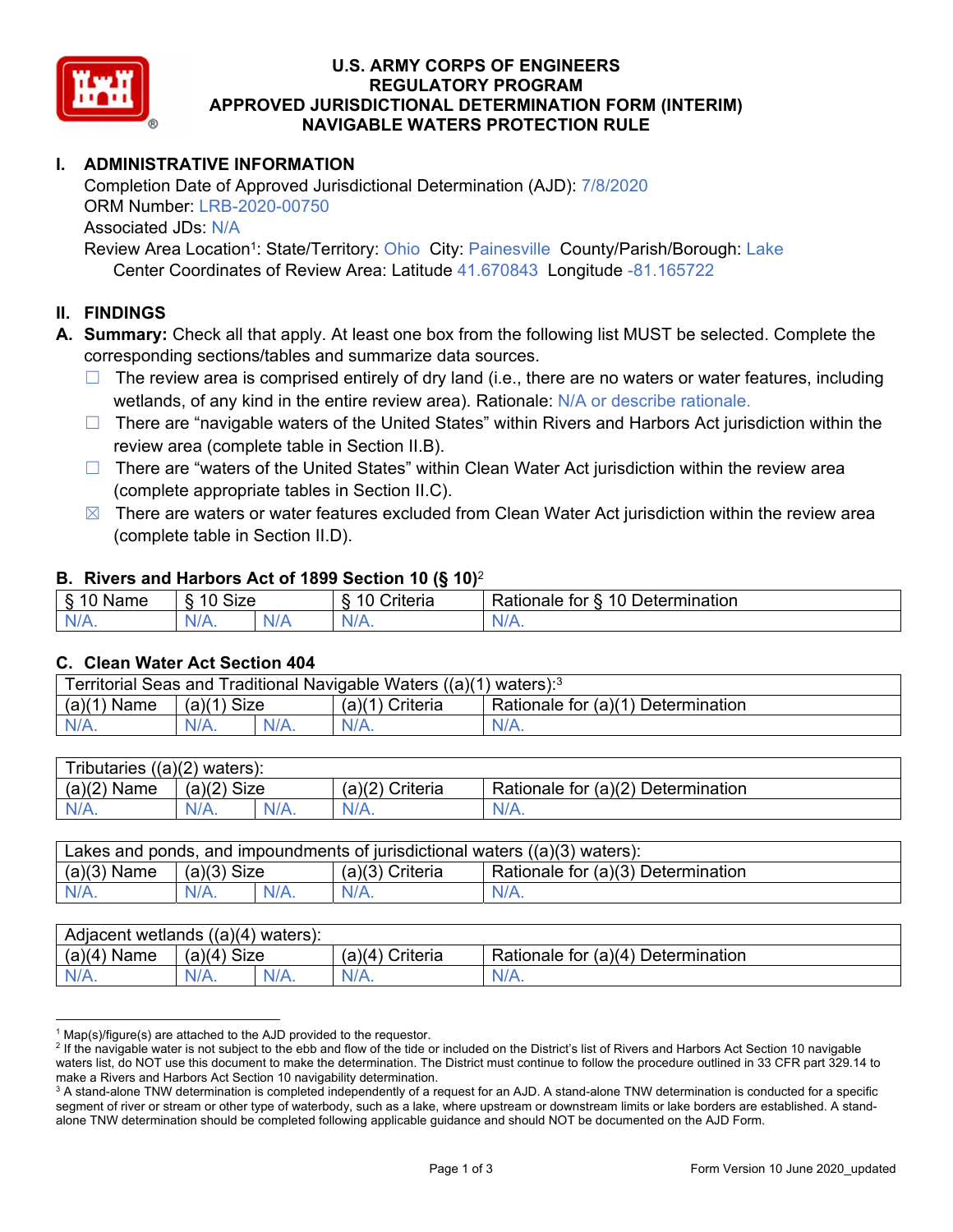

### **U.S. ARMY CORPS OF ENGINEERS REGULATORY PROGRAM APPROVED JURISDICTIONAL DETERMINATION FORM (INTERIM) NAVIGABLE WATERS PROTECTION RULE**

## **D. Excluded Waters or Features**

| Excluded waters $((b)(1) - (b)(12))$ : <sup>4</sup> |                       |                |                                                                                                     |                                       |  |  |  |  |  |
|-----------------------------------------------------|-----------------------|----------------|-----------------------------------------------------------------------------------------------------|---------------------------------------|--|--|--|--|--|
| <b>Exclusion Name</b>                               | <b>Exclusion Size</b> |                | Exclusion <sup>5</sup>                                                                              | Rationale for Exclusion Determination |  |  |  |  |  |
| <b>Aquatic Feature</b>                              | 564                   | linear<br>feet | $(b)(3)$ Ephemeral<br>feature, including<br>an ephemeral<br>stream, swale,<br>gully, rill, or pool. | See 3 C.                              |  |  |  |  |  |

## **III. SUPPORTING INFORMATION**

- **A. Select/enter all resources** that were used to aid in this determination and attach data/maps to this document and/or references/citations in the administrative record, as appropriate.
	- $\Box$  Information submitted by, or on behalf of, the applicant/consultant: Title(s) and date(s) This information Select. sufficient for purposes of this AJD. Rationale: N/A or describe rationale for insufficiency (including partial insufficiency).
	- $\Box$  Data sheets prepared by the Corps: Title(s) and/or date(s).
	- ☒ Photographs: Aerial and Other: Lake County, Ohio GIS Aerial Photographs 2000, 2004, 2007, 2011.

Google Earth Aerial Photographs 2000, 2006, 2012, 2020. On-site photographs taken

- $\boxtimes$  Corps site visit(s) conducted on: 16-JUN-2020
- $\Box$  Previous Jurisdictional Determinations (AJDs or PJDs): ORM Number(s) and date(s).
- ☒ Antecedent Precipitation Tool: *provide detailed discussion in Section III.B*.
- ☐ USDA NRCS Soil Survey: Title(s) and/or date(s).
- $\Box$  USFWS NWI maps: Title(s) and/or date(s).
- ☒ USGS topographic maps: USGS Topographic Map 1971 and 2016

### **Other data sources used to aid in this determination:**

| Data Source (select)              | Name and/or date and other relevant information    |
|-----------------------------------|----------------------------------------------------|
| <b>USGS Sources</b>               | <b>ORM2 Dataset</b>                                |
| <b>USDA Sources</b>               | N/A                                                |
| <b>NOAA Sources</b>               | N/A                                                |
| <b>USACE Sources</b>              | Maps and information available in the ORM database |
| <b>State/Local/Tribal Sources</b> | N/A                                                |
| <b>Other Sources</b>              | Weather.com                                        |

**B. Typical year assessment(s):** The APT pulls precipitation data from NOAA's Daily Global Historical Climatology Network. The APT evaluates normal precipitation conditions based on the three 30‐day periods preceding the observation date. For each period, a weighted condition value is assigned by determining whether the 30‐day precipitation total falls within, above, or below the 70th and 30th percentiles for totals from the same date range over the preceding 30 years. The APT then makes a determination of "normal," "wetter than normal," or "drier than normal" based on the condition value sum. The APT also displays results generated via the Palmer Drought Severity Index and the University of Delaware WebWIMP.

<sup>4</sup> Some excluded waters, such as (b)(2) and (b)(4), may not be specifically identified on the AJD form unless a requestor specifically asks a Corps district to do so. Corps districts may, in case-by-case instances, choose to identify some or all of these waters within the review area. 5 <sup>5</sup> Because of the broad nature of the (b)(1) exclusion and in an effort to collect data on specific types of waters that would be covered by the (b)(1)

exclusion, four sub-categories of (b)(1) exclusions were administratively created for the purposes of the AJD Form. These four sub-categories are not new exclusions, but are simply administrative distinctions and remain (b)(1) exclusions as defined by the NWPR.